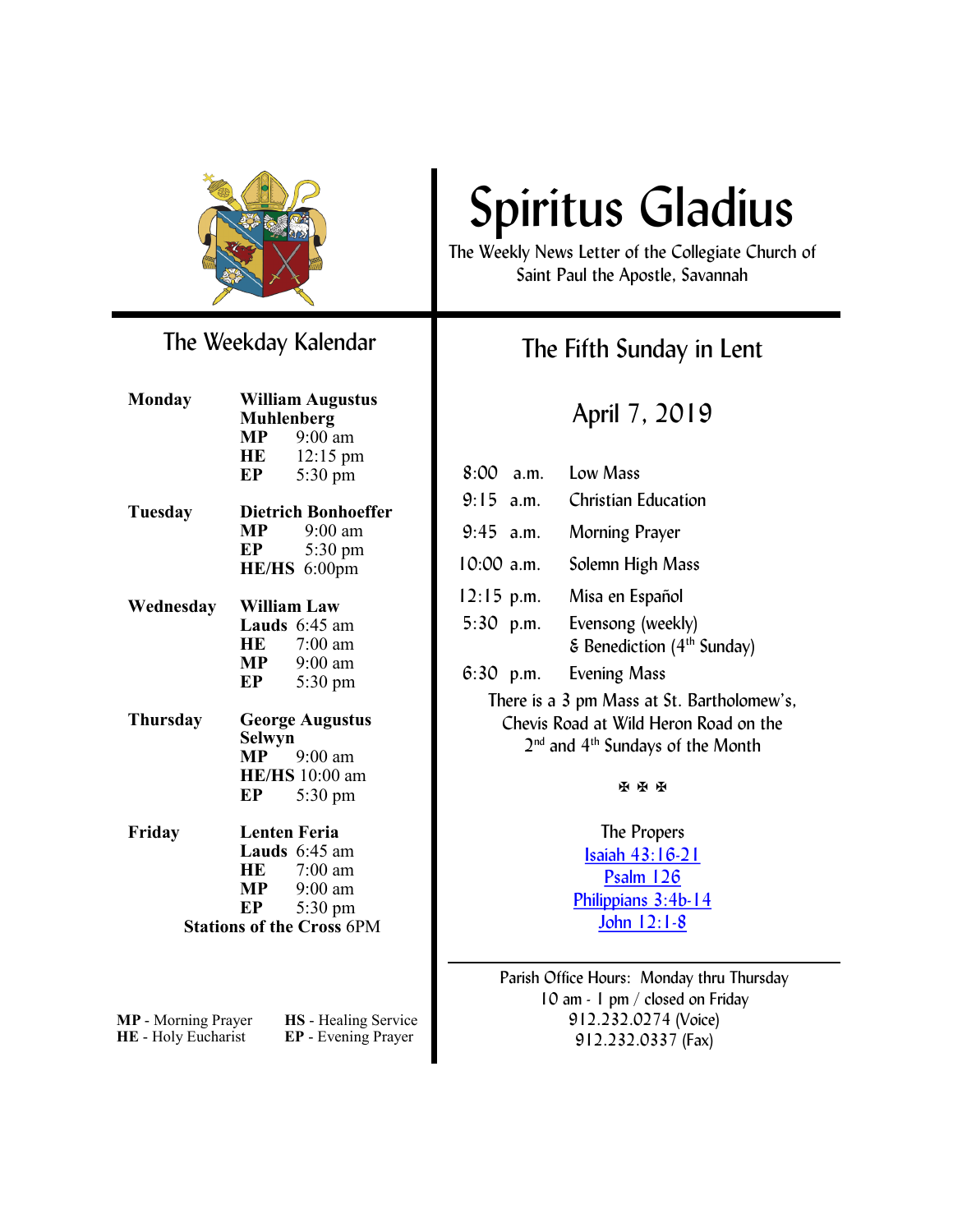### Reflections

Dear Sisters and Brothers in Christ:

Everyone has a duty as Disciples of Christ to attend to our ongoing Christian formation. This duty knows no age, condition of life nor level of responsibility. The very dynamism of our Baptism calls every one of us to pursue God's Mission in a broken world. In order to have something to contribute to the needs and issues of our present society we must train ourselves to grow day by day toward the fullness of our mature humanity in Christ Jesus our Savior.

If our goal, as it should be, is to convey the love of Christ and the Body of Christ's natural tenderness for all people we must remember that we maybe and often are the only means of contact which another creature of God's own making may have to the direct expression of that Love. Our human, spiritual and intellectual maturity in the art of loving kindness is key to the evangelization of our own day and culture. More than the accumulation of knowledge our formation in the Christian life involves allowing our persons to be shaped by the gifts of grace which God sends our way. It also involves the cultivation of patterns which compel us to grow in sensitivity to others. Learning to listen, to create an atmosphere of welcome and a warm dialogue of invitation into a mutual place of exploration as it attends to the mysteries of God is never an easy task. On the other hand, it must be part and parcel of how we convey the Church's solicitude and compassion.

The goal of the Church in every generation is to encourage and enable her Children to be authentic and transparent. Joy and sorrow are part of the daily life of all. What often is missing in both crisis and triumph is the perspective founded on a healthy sense of realism which is informed by serenity and freedom, rooted in a spirit of continual conversion to the mind and heart of Christ Jesus. Ultimately ours is a call to holiness. Our formation therefore needs to always bear in mind this universal call; so that the world may know the incarnate and authentic spirit of holiness through the pastoral activity of all members of the Church.

Formation founded on Christ Jesus invites us to become conscious of our common responsibility to corporate and individual conversion. The more we can direct our gaze toward a deeper contemplation of the face and person of Jesus with the aim of a true communion with the Good Shepherd the richer our life of mediation will be. It is in Christ Jesus that we are formed, and it should be the goal of all to be conformed to our Lord's likeness in all things - especially in meekness, poverty of spirit and passion for justice. By contemplation and imitation, the mercy and compassion of the Father through the face of Jesus in the power of the Holy Spirit, we are able to convey fortitude and true joy. In this way we can bring to life compassion for the afflicted, patience in the midst of chaos, and wisdom embedded in Love.

At St. Paul's we have many opportunities to enter into a path of formation; the daily offices and the weekday Masses, bible study on Wednesday's and Thursday's, Adult Catechesis and Inquirers Class on Sunday's just to name a few. During Lent we have the added prospect of the 40-day journey with Bryan Stevenson and his book Just Mercy, as well as Stations of the Cross on Fridays. Let us encourage each other in intentional formation - WWIII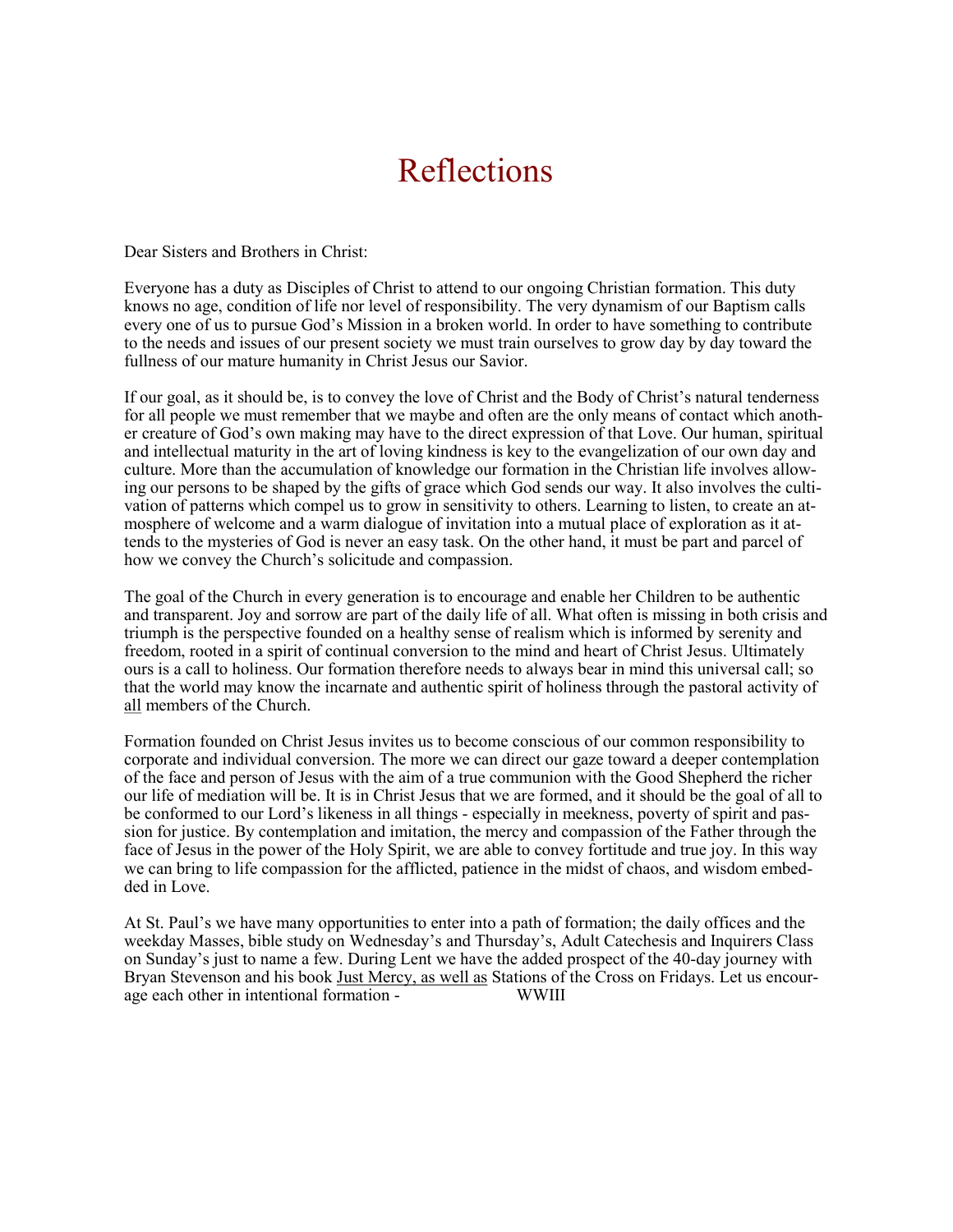## Parish News and Events **Palm Crosses: We will make Palm Crosses** for Palm

#### **Hymns & Music for this Sunday, April 7**

#### **The Great Litany**

**Gradual Hymn:** 382 King of Glory, King of Peace **Tract:** *Sape expugnaverunt me* **Anthem**: Ah Holy Jesus (arr. Price )

**Offertory Hymn:** 474 When I Survey the Wondrous Cross

**Communion Voluntary:** "Trio Sonata in D Minor, Mvt. 1" J.S. Bach

**Processional Hymn:** 441 "In The Cross of Christ I Glory"

**Coffee Hour: T**he sign-up for Coffee Hour Hosts for April through May is now available on Sign-up Genius.**<https://tinyurl.com/y5ekbvlb>** Thank you for your support of this important ministry.

**Stations of the Cross** will be held every Friday at 6:00 pm during Lent.

#### **Parish Clean-up Day for Easter**

We will have a parish clean-up day on Saturday, April 6th from 9:00am until noon. We really need everyone to give us a hand getting the Church ready for Easter. Please consider joining us for this clean-up day, even if you can only give an hour - every little bit helps!!

**DOK** - The Daughters of the King will meet on Saturday, April 6th at 10:00 am in the Read Room.

**ECM Fundraiser Brunch:** Fr. Charles' Episcopal Campus Ministry at Georgia Southern will be hosting a brunch after Mass THIS Sunday, April 7th. They will be accepting donations to help fund their participation in the 2019 Episcopal and Lutheran Young Adult and Campus Ministry Leadership Conference. This experience will allow them to gain valuable leadership skills that will support their education, career goals, and ministry. As bright young college students, they are eager to continue sharing God's love throughout Georgia Southern's campus and the world.

**Youth - Convo:** Convo will be held THIS Sunday, April 7th at St. Peter's on Skidaway Island from 6- 8pm. The theme will be "Quiet Day".

**ECW** - The Episcopal Church Women will meet on Saturday, April 13th at 10:00am.

Sunday in the Parish Hall on Saturday, April 13th from 11am until noon following the ECW Meeting.

**Maundy Thursday Watch:** April 18th, 2019 – sign up for time slots is posted on the bulletin board in the parish hall or online **<https://tinyurl.com/y2g7fvph>**

#### **Annual Plant and Bake Sale**

Saturday, April 27 from 9:00am until noon. If you have plants that need dividing or repotting, garden accessories, plastic pots or garden related items, you may bring them to the church and leave them between the chapel and the elevator shaft. You may also call Lily Wong at 355-3397 or Ellen Wyatt at 695-1819 if you have questions. If you would like to contribute to the Bake Sale please contact Sarah Ward at 596-4240. Volunteers are welcome!!

#### **Recycle your plastic bags**

Do you have plastic grocery bags piling up at your house? Please bring them to the church and recycle them by placing them in the container outside Deacon Sue's office. We need them for many things including Back-pack Buddies.

#### \*\*\*\*\*\*\*\*\*\*\*\*\*\*\*\*\*\*\*\*\*\*\*\*\*\*\*\*\*\*\*\*\*\*\*\*\*\*\*\*\*\*\*\*

\_\_\_\_\_\_\_\_\_\_\_\_\_\_\_\_\_\_\_\_\_\_\_\_\_\_\_\_\_\_\_\_\_\_\_\_\_\_\_\_\_\_\_\_

 $\mathcal{L}_\text{max}$  and the contract of the contract of the contract of the contract of the contract of the contract of the contract of the contract of the contract of the contract of the contract of the contract of the contrac

\_\_\_\_\_\_\_\_\_\_\_\_\_\_\_\_\_\_\_\_\_\_\_\_\_\_\_\_\_\_\_\_\_\_\_\_\_\_\_\_\_\_\_\_

 $\mathcal{L}_\text{max}$  and the contract of the contract of the contract of the contract of the contract of the contract of the contract of the contract of the contract of the contract of the contract of the contract of the contrac

#### **EASTER FLOWERS**

The donation for Easter Flowers this year is \$16. IN MEMORY:

IN THANKSGIVING:

Given by:  $\frac{1}{2}$  Given by: